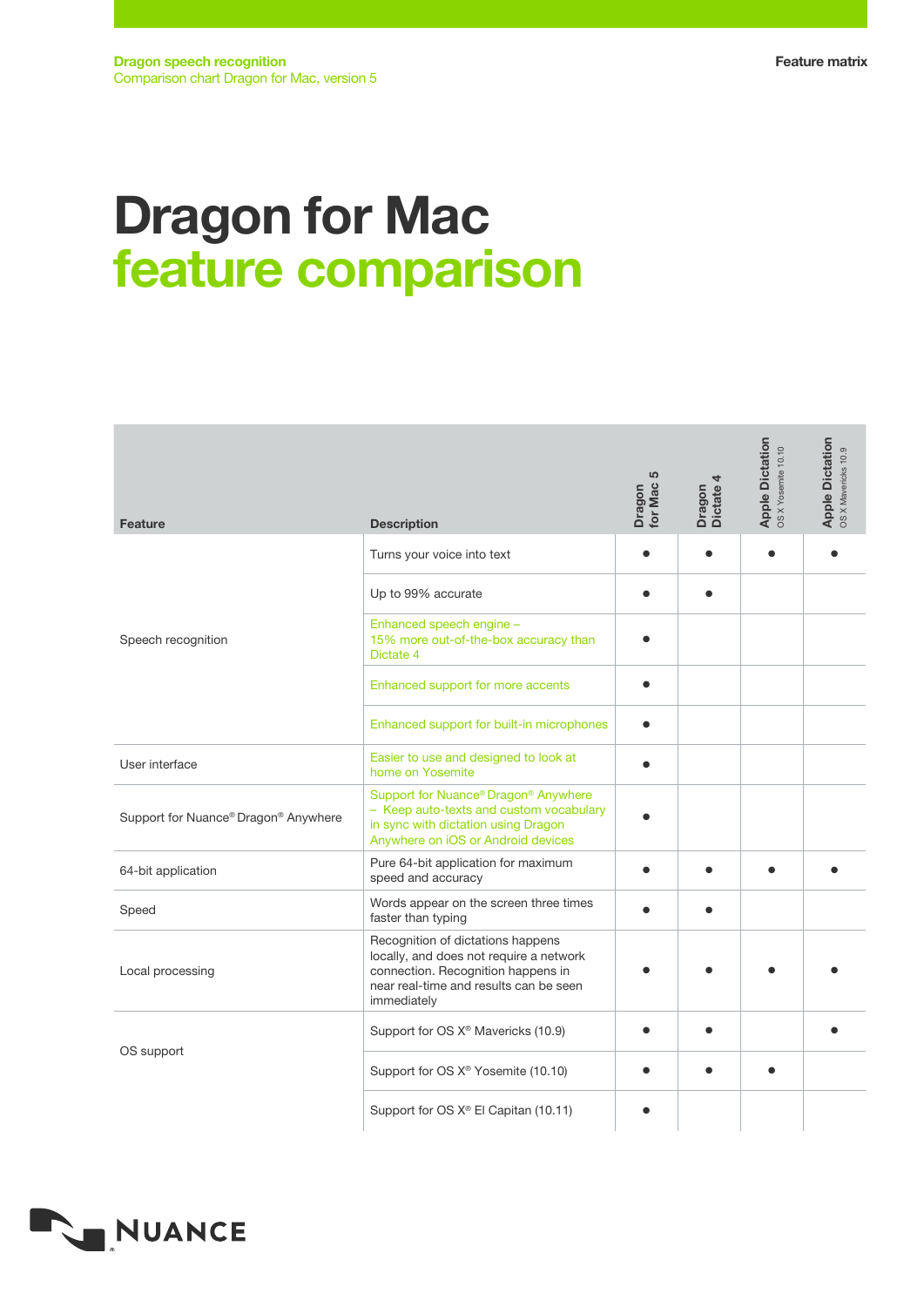## Dragon speech recognition Comparison chart Dragon for Mac, version 5

| <b>Feature</b>                             | <b>Description</b>                                                                                                                                                                                                                                | 5<br>Dragon<br>for Mac! | Dragon<br>Dictate 4 | Apple Dictation<br>OSXYosemite 10.10 | <b>Apple Dictation</b><br>OSXMavericks 10.9 |
|--------------------------------------------|---------------------------------------------------------------------------------------------------------------------------------------------------------------------------------------------------------------------------------------------------|-------------------------|---------------------|--------------------------------------|---------------------------------------------|
| Installation                               | Simpler installation process. Centralised<br>speech data saves valuable hard drive<br>space for customers with multiple users on<br>a single machine                                                                                              |                         |                     |                                      |                                             |
| Multiple sources per profile               | Ability to create multiple dictation sources<br>(more than one type of audio input<br>device) within the same profile sharing a<br>vocabulary                                                                                                     |                         |                     |                                      |                                             |
| Mobile dictation: recorder transcription   | Allows personal transcription of recordings<br>spoken by the user                                                                                                                                                                                 |                         |                     |                                      |                                             |
|                                            | Allows personal transcription of any<br>speaker's monologue using 90 seconds of<br>recorded speech                                                                                                                                                |                         |                     |                                      |                                             |
|                                            | Save transcribed files as Microsoft <sup>®</sup> Word<br>documents                                                                                                                                                                                |                         |                     |                                      |                                             |
| Wireless dictation: Bluetooth <sup>®</sup> | Specific Bluetooth wireless acoustic model                                                                                                                                                                                                        |                         |                     |                                      |                                             |
| Correction                                 | Correct text by voice                                                                                                                                                                                                                             |                         | $\bullet$           |                                      |                                             |
| Menu walking                               | Select items in any menu by voice                                                                                                                                                                                                                 |                         |                     |                                      |                                             |
| Accuracy tuning                            | Language Model Optimizer; ability to<br>analyse selected documents                                                                                                                                                                                |                         |                     |                                      |                                             |
|                                            | "Nothing But Speech" filter to<br>automatically eliminate um/ah utterances                                                                                                                                                                        |                         |                     |                                      |                                             |
| Vocabulary editor                          | Ability to set alternative written forms of<br>words or phrases (e.g. color vs. colour).<br>Add custom vocabulary words (industry<br>specific terms or proper names for<br>example)                                                               |                         |                     |                                      |                                             |
| DragonPad                                  | DragonPad supports dictation into a text<br>field for which it does not have Full Text<br>Control**; Text can be transferred from<br>the DragonPad to the desired application<br>quickly and easily by voice                                      |                         |                     |                                      |                                             |
| Help system and tutorials                  | Comprehensive Help system includes<br>tutorial, additional product resources and<br>information. Interactive Tutorial introduces<br>you to Dragon, with fun exercises that<br>demonstrate best practices for dictating,<br>editing and formatting |                         |                     |                                      |                                             |
| Editing and formatting text                | Format text by voice; Quick Voice<br>Formatting (commands to delete/bold/<br>underline/italicise/capitalise/copy/cut text)                                                                                                                        |                         |                     |                                      |                                             |
|                                            | Smart Format Rules allow Dragon to adapt<br>upon detecting formatting changes to<br>abbreviations, numbers and more                                                                                                                               |                         |                     |                                      |                                             |